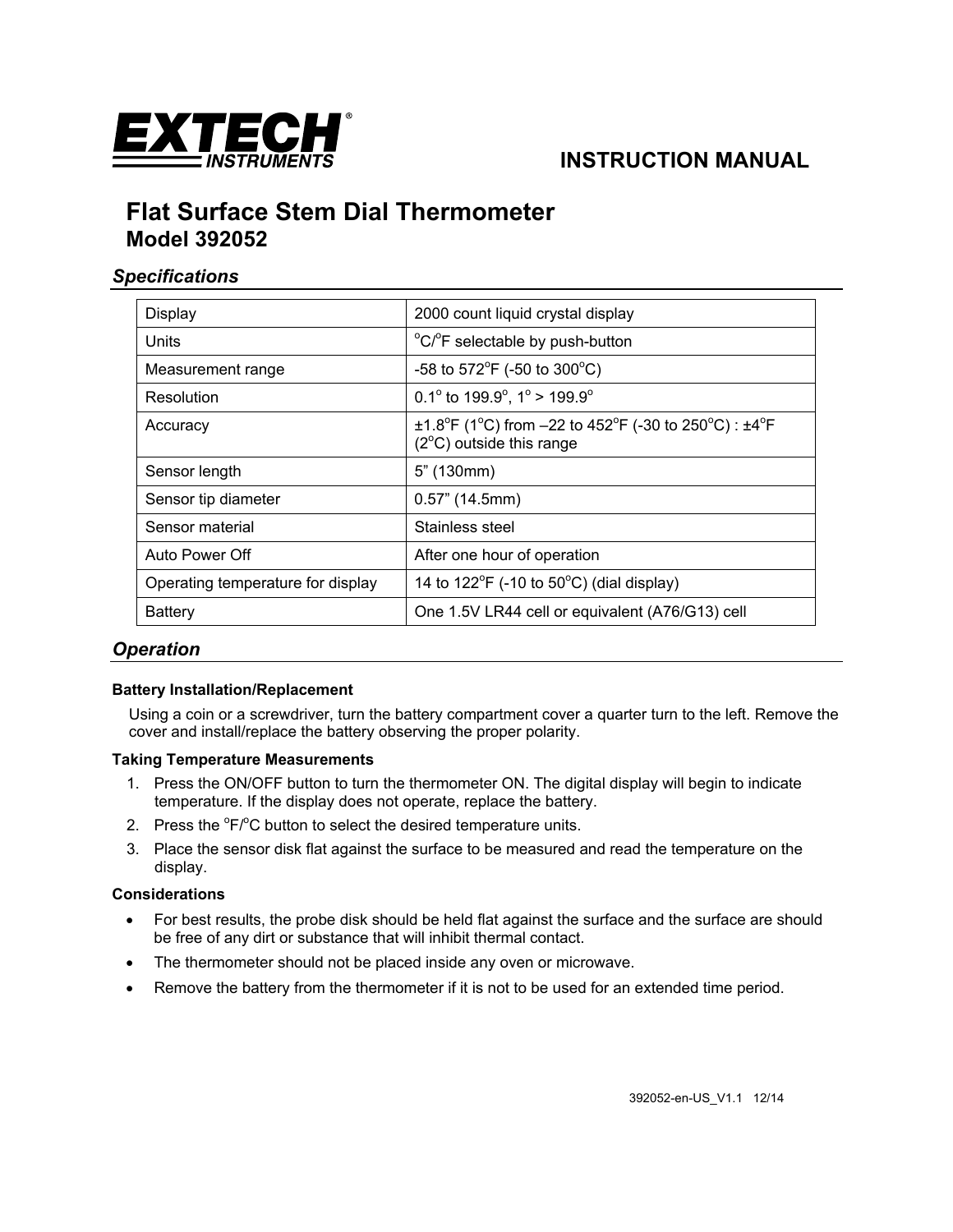### *Warranty*

FLIR Systems, Inc. warrants this Extech Instruments brand device to be free of defects in parts and workmanship for one year from date of shipment (a six month limited warranty applies to sensors and cables). If it should become necessary to return the instrument for service during or beyond the warranty period, contact the Customer Service Department for authorization. Visit the website www.extech.com for contact information. A Return Authorization (RA) number must be issued before any product is returned. The sender is responsible for shipping charges, freight, insurance and proper packaging to prevent damage in transit. This warranty does not apply to defects resulting from action of the user such as misuse, improper wiring, operation outside of specification, improper maintenance or repair, or unauthorized modification. FLIR Systems, Inc. specifically disclaims any implied warranties or merchantability or fitness for a specific purpose and will not be liable for any direct, indirect, incidental or consequential damages. FLIR's total liability is limited to repair or replacement of the product. The warranty set forth above is *inclusive and no other warranty, whether written or oral, is expressed or implied.*

## *Calibration, Repair, and Customer Care Services*

**FLIR Systems, Inc. offers repair and calibration services** for the Extech Instruments products we sell. NIST certification for most products is also provided. Call the Customer Service Department for information on calibration services available for this product. Annual calibrations should be performed to verify meter performance and accuracy. Technical support and general customer service is also provided, refer to the contact information provided below.

| Support Lines: U.S. (877) 439-8324; International: +1 (603) 324-7800 |  |
|----------------------------------------------------------------------|--|
| Technical Support: Option 3; E-mail: support@extech.com              |  |
| Repair & Returns: Option 4; E-mail: repair@extech.com                |  |
| Product specifications are subject to change without notice          |  |
| Please visit our website for the most up-to-date information         |  |
| www.extech.com                                                       |  |
| FLIR Commercial Systems, Inc., 9 Townsend West, Nashua, NH 03063 USA |  |
| <b>ISO 9001 Certified</b>                                            |  |

**Copyright** © **2014 FLIR Systems, Inc.**

All rights reserved including the right of reproduction in whole or in part in any form

www.extech.com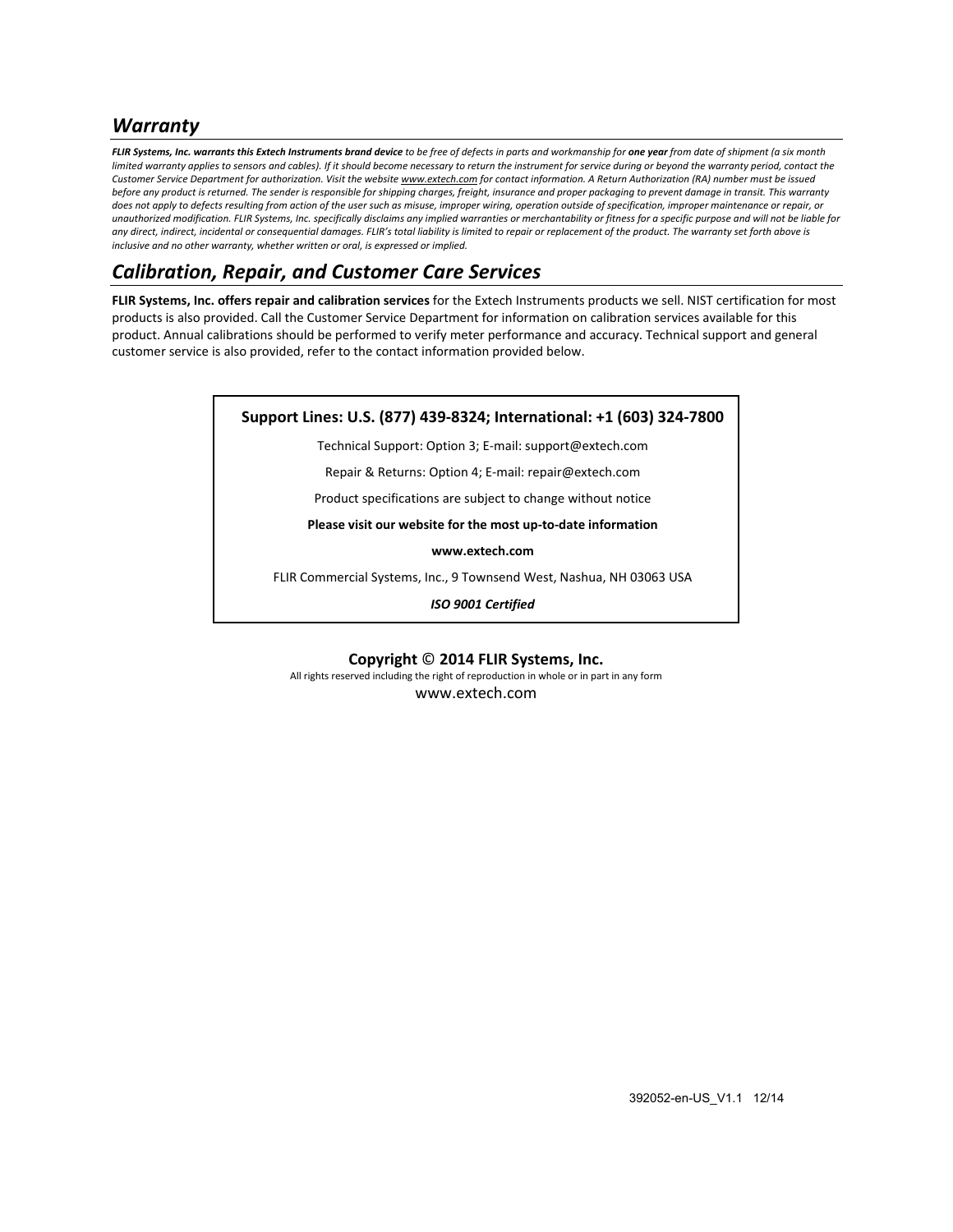## *Garantie*

FLIR Systems, Inc. garantit que cet appareil Extech Instruments est exempt de défauts matériaux et de fabrication pendant un an à partir de la date d'envoi (une garantie limitée de six mois s'applique aux capteurs et aux câbles). Si le renvoi de l'appareil pour réparation devient nécessaire durant ou après la période de garantie, contactez le service client pour autorisation. Pour obtenir les coordonnées, visitez le site Web suivant : www.extech.com. Un numéro d'autorisation de retour (AR) doit être délivré avant tout retour de produit. L'expéditeur prend à sa charge les frais d'expédition, le fret, l'assurance et l'emballage correct de l'appareil afin de prévenir toute détérioration durant le transport. Cette garantie ne s'applique pas aux dommages imputables à l'utilisateur, tels que l'usage impropre ou abusif, un mauvais câblage, une utilisation non conforme aux spécifications, un entretien ou une réparation incorrecte, ou toute modification non autorisée. FLIR Systems, Inc. déclinera spécifiquement toute garantie ou qualité marchande ou aptitude à l'emploi prévu, et ne sera en aucun cas tenu responsable pour tout dommage conséquent, direct, indirect ou accidentel. La responsabilité totale de FLIR est limitée à la réparation ou au remplacement du produit. La garantie définie *ci‐dessus est inclusive et aucune autre garantie, écrite ou orale, n'est exprimée ou implicite.*

### *Calibrage, réparation et services après‐vente*

**FLIR Systems, Inc. offre des services de calibrage et de réparation** pour les produits Extech Instruments que nous commercialisons. Nous fournissons également une certification NIST pour la plupart des produits. Contactez notre service client pour toute information sur les services de calibrage disponibles pour ce produit. Un calibrage doit être effectué chaque année pour vérifier les performances et la précision du mètre. Nous offrons également une assistance technique et un service à la clientèle. Veuillez vous reporter aux coordonnées fournies ci‐dessous.

### **Lignes d'assistance: États‐Unis (877) 439‐8324; international: +1 (603) 324‐7800**

Service d'assistance technique : Option 3 ; E‐mail : support@extech.com

Réparations et retours : Option 4 ; E‐mail : repair@extech.com

Les spécifications produit sont sujettes à modifications sans préavis.

**Pour les toutes dernières informations, veuillez visiter notre site Web.**

**www.extech.com**

FLIR Commercial Systems, Inc., 9 Townsend West, Nashua, NH 03063 USA

*Certifié ISO 9001*

#### **Copyright** © **2014 FLIR Systems, Inc.**

Tous droits réservés, y compris la reproduction partielle ou totale sous quelque forme que ce soit.

**www.extech.com**